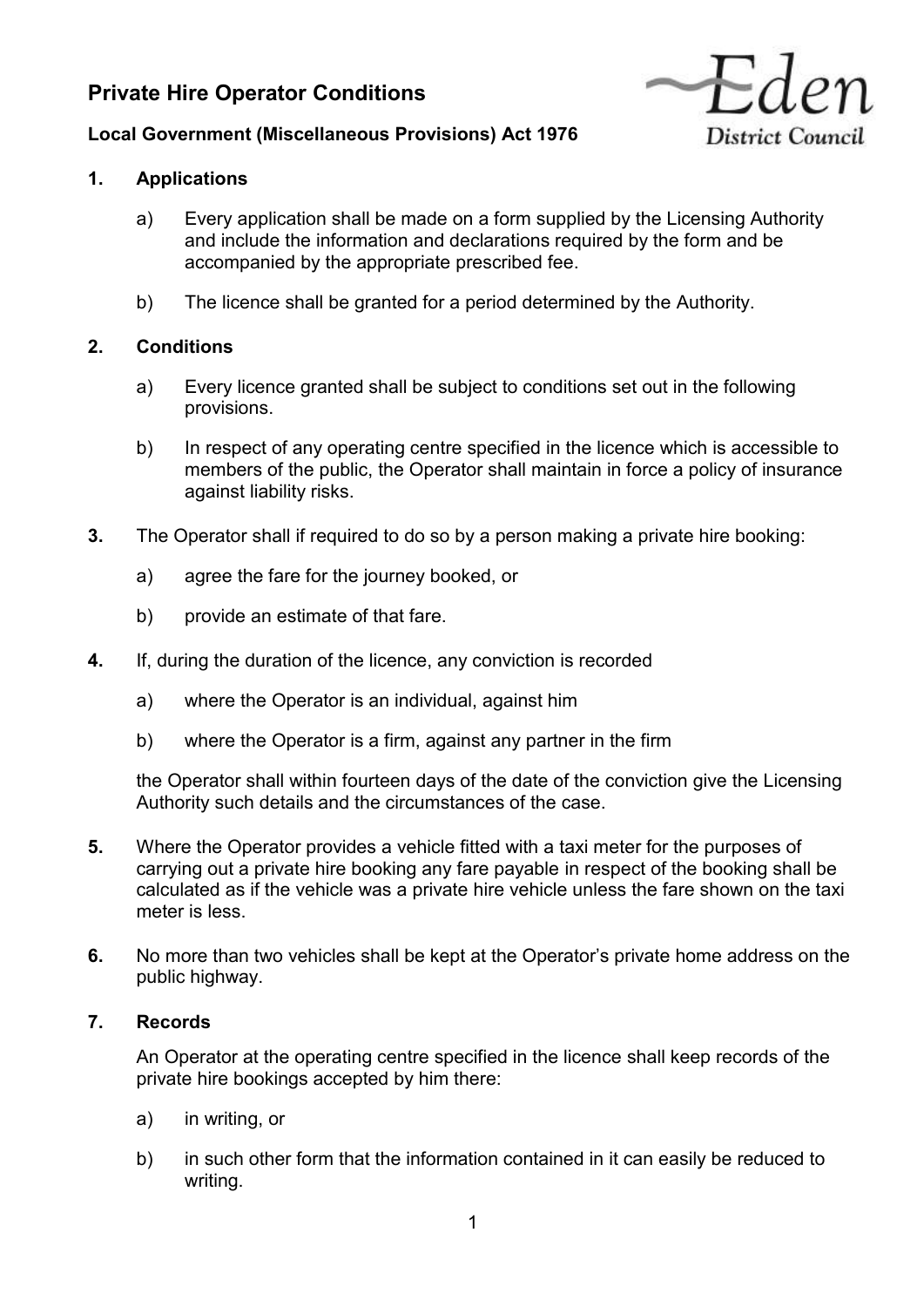## **8. Private Hire Bookings**

Before the commencement of each journey booked at an operating centre specified in his licence an Operator shall enter the following particulars of the booking in a record which shall include the following details:

- a) the date on which the booking is made;
- b) date of proposed journey;
- c) name of the person for whom the booking is made;
- d) agreed time and place of collection;
- e) main destination of booking;
- f) any fare or estimated fare quoted;
- g) name of the driver carrying out the booking;
- h) name of other Operator if booking has been sub-contracted;
- i) registration number or plate number of vehicle to be used.

#### **9. Private Hire Vehicles**

The Operator shall keep at the operating centre a record of each private hire vehicle, including make, model, colour, registration mark, name and address of registered keeper, copy of current MOT certificate and copy of current certificate of insurance.

#### **10. Private Hire Drivers**

The Operator shall keep at the operating centre a record of all licensed drivers including full name, address and date of birth, photocopy of his DVLA driving licence and photograph, together with date first employed.

#### **11. Presentation of Records**

- a) Each private hire booking record shall be kept for six months whether in writing, tape recorded or computer record from the date on which the booking was accepted.
- b) Driver and vehicle records shall be kept for twelve months from the date the driver was last employed or vehicle last used.
- c) Each item of lost property record and each complaint record shall be kept for six months.
- d) All complaints shall be notified to the Council in writing within seven days.

#### **12. Standard of Services**

The Operator shall provide a prompt, efficient and reliable service to members of the public at all reasonable times and for this purpose shall in particular: